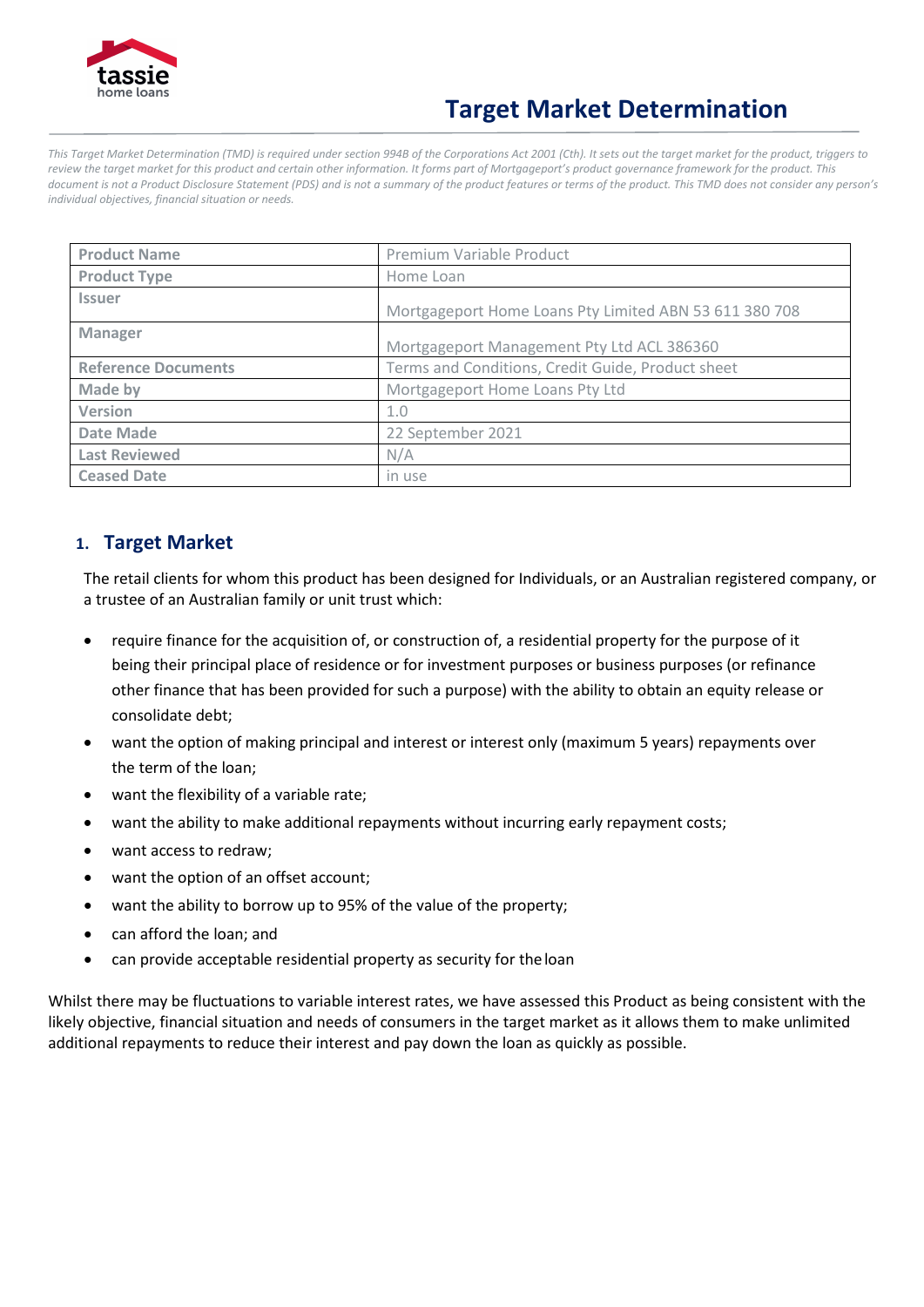## **2. Product Description including Key Attributes**

### **Product key attributes**

The key attributes of this product that make it likely to be consistent with the target market described above, include:

| <b>Attribute</b>                      | <b>Appropriate for</b>                                                                                                                                                                                                                                                                                         |  |
|---------------------------------------|----------------------------------------------------------------------------------------------------------------------------------------------------------------------------------------------------------------------------------------------------------------------------------------------------------------|--|
| Term loan                             | Retail clients that want to repay their loan over medium to long term<br>period (up to a maximum of 30 years).                                                                                                                                                                                                 |  |
| Loan Purpose                          | This product is suitable for retail clients who intend to acquire or construct<br>the property as their principal place of residence or for investment<br>purposes. This product can also be used for debt consolidation, equity<br>release or other investment purposes (subject to lending criteria).        |  |
| Loan Amount                           | Retail clients who want to borrow a minimum amount of \$20,000 to a<br>maximum amount of \$1,500,000.                                                                                                                                                                                                          |  |
| Variable Interest Rate                | A variable interest rate means the interest rate may increase or decrease<br>over the term of the loan. This product may not be suitable for retail clients<br>who require certainty around repayments by having a fixed interest rate.                                                                        |  |
| <b>Repayment Types</b>                | Retail clients may elect to make regular scheduled principal and interest<br>repayments or interest only (IO) repayments converting to principal and<br>interest (max IO period of 5 years) over the term of the loan. Retail clients<br>can choose from weekly, fortnightly or monthly repayment frequencies. |  |
| Early repayments and redraw           | Retail clients who want the flexibility to make additional repayments<br>without incurring early repayment fees, and the ability to access those<br>repayments through redraw facility (1 repayment amount is preserved and<br>not accessible).                                                                |  |
| Access to other features              | This product is suitable for retail clients who may want access to other<br>features including offset and are willing to pay additional fees and charges<br>for them (if applicable)                                                                                                                           |  |
| Security over residential property    | Retail clients that can use the residential property they have acquired with<br>the loan as security for it.                                                                                                                                                                                                   |  |
| Maximum LVR of 95% (inclusive of LMI) | Retail clients who want the ability to borrow up to 95% of the value of the<br>property (depending on loan purpose and eligibility criteria). Mortgage<br>insurance may apply depending on the LVR and property used as security.                                                                              |  |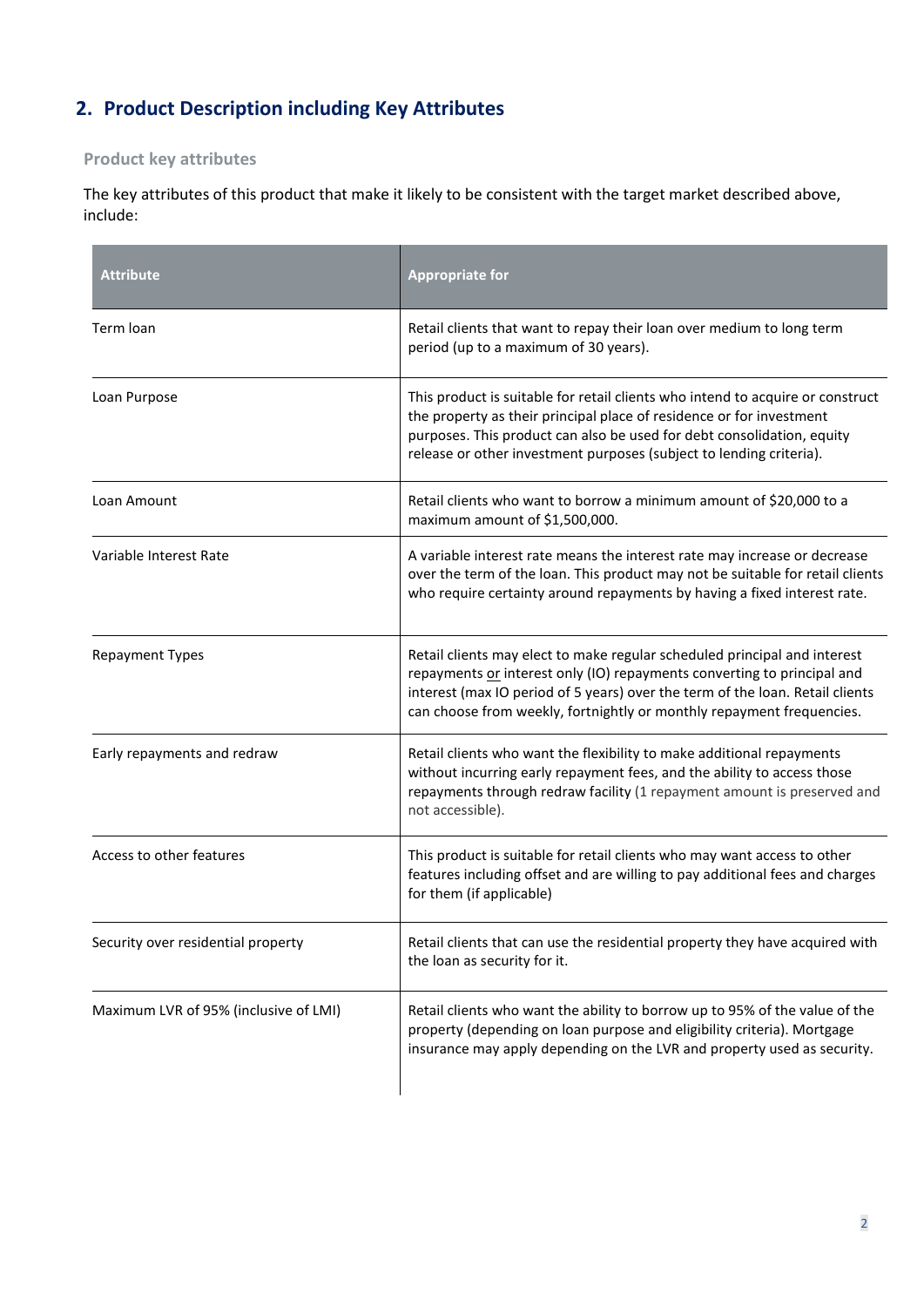#### **3. How this product is to be distributed**

 $\bar{a}$ 

Mortgageport Home Loans Pty Limited applies certain conditions and restrictions to the distribution of this product so that distribution is likely to be to retail clients within the target market for this product. The conditions and restrictions are:

| Channel                                         | This product is to be distributed only through the following channels:<br>Authorised Mortgageport Management Pty Ltd employees;<br>Accredited Credit Representatives;<br>Mortgage Brokers; and<br>Mortgage Managers.                                                                                                                                                                                                                                                                                                           |  |
|-------------------------------------------------|--------------------------------------------------------------------------------------------------------------------------------------------------------------------------------------------------------------------------------------------------------------------------------------------------------------------------------------------------------------------------------------------------------------------------------------------------------------------------------------------------------------------------------|--|
| <b>Additional conditions</b><br>or restrictions | The following additional conditions and restrictions also apply to the distribution of this<br>product:<br>Only prospective retail clients who meet Mortgageport's eligibility criteriafor<br>the product should submit an application for this product;<br>This product can only be issued to retail clients after applying Mortageport's<br>٠<br>affordability and suitability processes; and<br>This product can only be issued (or arranged to be issued) by persons who have<br>been appropriately trained and accredited |  |

#### **4. Reviewing this target market determination**

| Initial review                      | Within the first year of the effective date.                                                                                                                                                                                                                                                                                                                                                                                                                                                                                                                                                                                                                                                                                                                                                                                                                                                                                                                                                                                                                                                                                                                                                                                                                                                                                                                                                                                                                                                                                                                   |  |  |
|-------------------------------------|----------------------------------------------------------------------------------------------------------------------------------------------------------------------------------------------------------------------------------------------------------------------------------------------------------------------------------------------------------------------------------------------------------------------------------------------------------------------------------------------------------------------------------------------------------------------------------------------------------------------------------------------------------------------------------------------------------------------------------------------------------------------------------------------------------------------------------------------------------------------------------------------------------------------------------------------------------------------------------------------------------------------------------------------------------------------------------------------------------------------------------------------------------------------------------------------------------------------------------------------------------------------------------------------------------------------------------------------------------------------------------------------------------------------------------------------------------------------------------------------------------------------------------------------------------------|--|--|
| <b>Periodic reviews</b>             | At least every 12 months from the initial review.                                                                                                                                                                                                                                                                                                                                                                                                                                                                                                                                                                                                                                                                                                                                                                                                                                                                                                                                                                                                                                                                                                                                                                                                                                                                                                                                                                                                                                                                                                              |  |  |
| <b>Review triggers or</b><br>events | Any event or circumstances arising that would reasonably suggest the TMD is no longer appropriate.<br>This may include (but is not limited to):<br>a material change to the design or distribution of the product, including related<br>$\bullet$<br>documentation;<br>material changes are made to the product terms and conditions, other than<br>$\bullet$<br>changes to the variable interest rate and consequential changes to repayments<br>occurrence of a significant dealing of the Product to consumers outside the target market;<br>$\bullet$<br>distribution conditions found to be inadequate in ensuring that the product is issued to retail<br>$\bullet$<br>clients who are likely to be in the target market;<br>relevant changes in the law or its application, a change in an industry code or decision of a<br>$\bullet$<br>court or other body (including through regulatory guidance) that materially affects the<br>product;<br>significant changes in metrics, including, but not limited to:<br>$\bullet$<br>a material increase in the number of complaints in relation to a product or aspectof a<br>$\bullet$<br>product<br>the level of retail clients experiencing hardship such as falling into arrears;<br>$\bullet$<br>an increase in early termination of the product;<br>$\bullet$<br>a large increase in the number of product conversions soon after loan settlement; and<br>$\bullet$<br>any other event occurs, or information is received that reasonably suggests this TMD is<br>$\bullet$<br>no longer appropriate. |  |  |

Mortgageport Home Loans will review this TMD as set out below: